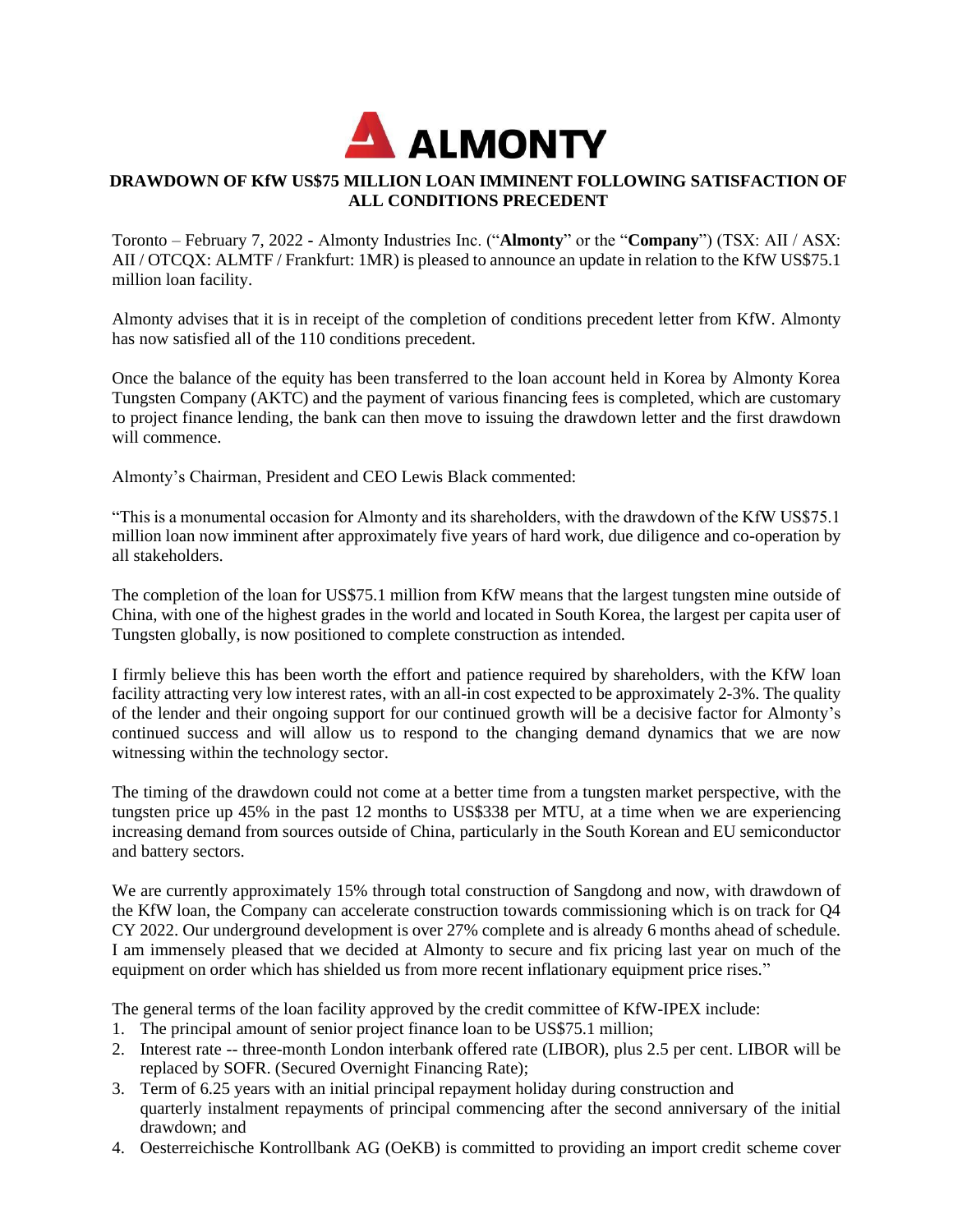guarantee based on the previously announced long-term offtake agreement, which was issued in February 2020.

### **About Almonty**

The principal business of Toronto, Canada-based Almonty Industries Inc. isthe mining, processing and shipping of tungsten concentrate from its Los Santos Mine in western Spain and its Panasqueira mine in Portugal as well asthe development of its Sangdong tungsten mine in Gangwon Province, South Korea and the development of the Valtreixal tin/tungsten project in north western Spain. The Los Santos Mine was acquired by Almonty in September 2011 and is located approximately 50 kilometres from Salamanca in western Spain and produces tungsten concentrate. The Panasqueira mine, which has been in production since 1896, is located approximately 260 kilometres northeast of Lisbon, Portugal, was acquired in January 2016 and produces tungsten concentrate. The Sangdong mine, which was historically one of the largest tungsten mines in the world and one of the few long-life, high-grade tungsten deposits outside of China, was acquired in September 2015 through the acquisition of a 100% interest in Woulfe Mining Corp. Almonty owns 100% of the Valtreixal tin-tungsten project in northwestern Spain. Further information about Almonty's activities may be found at [www.almonty.com a](http://www.almonty.com/)nd under Almonty's profileat [www.sedar.com.](http://www.sedar.com/)

### **For further information, please contact:**

Lewis Black Chairman, President and CEO Telephone: +1 647 438-9766 Email: [info@almonty.com](mailto:info@almonty.com)

## **Legal Notice**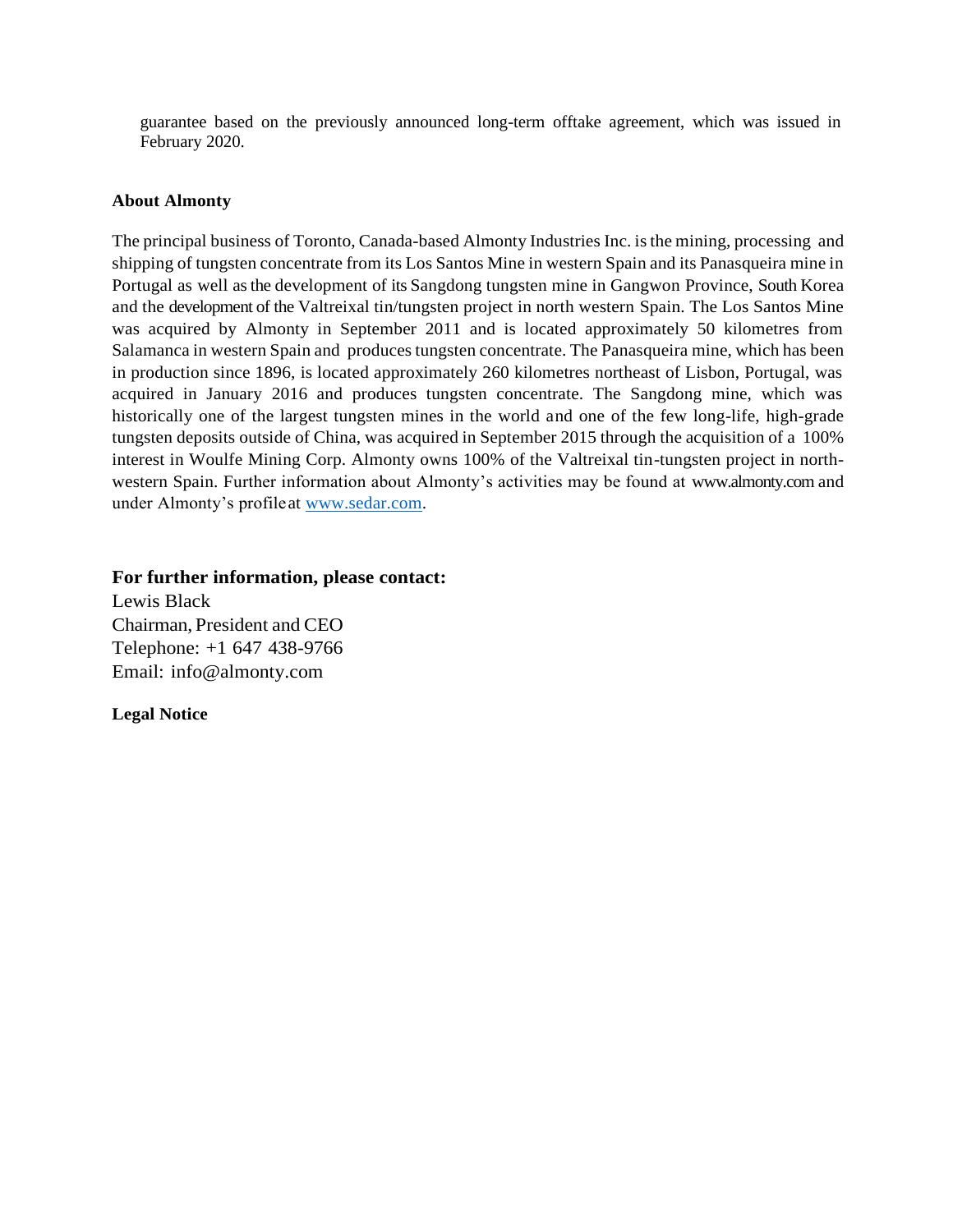The release, publication or distribution of this announcement in certain jurisdictions may be restricted by law and therefore persons in such jurisdictions into which this announcement is released, published or distributed should inform themselves about and observe such restrictions.

Neither the TSX nor its Regulation Services Provider (as that term is defined in the policies of the TSX) accepts responsibility for the adequacy or accuracy of this release.

## **Disclaimer for Forward-Looking Information**

When used in this press release, the words "estimate", "project", "belief", "anticipate", "intend", "expect", "plan", "predict", "may" or "should" and the negative of these words or such variations thereon or comparable terminology are intended to identify forward-looking statements and information. These statements and information are based on management's beliefs, estimates and opinions on the date that statements are made and reflect Almonty's current expectations.

Forward-looking statements are subject to known and unknown risks, uncertainties and other factors that may cause the actual results, level of activity, performance or achievements of Almonty to be materially different from those expressed or implied by such forward-looking statements, including but not limited to: any specific risks relating to fluctuations in the price of ammonium para tungstate ("APT") from which the sale price of Almonty'stungsten concentrate is derived, actual results of mining and exploration activities, environmental, economic and political risks of the jurisdictions in which Almonty's operations are located and changes in project parameters as plans continue to be refined, forecasts and assessments relating to Almonty's business, credit and liquidity risks, hedging risk, competition in the mining industry, risks related to the market price of Almonty's shares, the ability of Almonty to retain key management employees or procure the services of skilled and experienced personnel, risks related to claims and legal proceedings against Almonty and any of its operating mines, risks relating to unknown defects and impairments, risks related to the adequacy of internal control over financial reporting, risks related to governmental regulations, including environmental regulations, risks related to international operations of Almonty, risks relating to exploration, development and operations at Almonty's tungsten mines, the ability of Almonty to obtain and maintain necessary permits, the ability of Almonty to comply with applicable laws, regulations and permitting requirements, lack of suitable infrastructure and employees to support Almonty's mining operations, uncertainty in the accuracy of mineral reserves and mineral resources estimates, production estimates from Almonty's mining operations, inability to replace and expand mineral reserves, uncertainties related to title and indigenous rights with respect to mineral properties owned directly or indirectly by Almonty, the ability of Almonty to obtain adequate financing, the ability of Almonty to complete permitting, construction, development and expansion, challenges related to global financial conditions, risks related to future sales or issuance of equity securities, differences in the interpretation or application of tax laws and regulations or accounting policies and rules and acceptance of the TSX of the listing of Almonty shares on the TSX.

Forward-looking statements are based on assumptions management believes to be reasonable, including but not limited to, no material adverse change in the market price of ammonium para tungstate (APT), the continuing ability to fund or obtain funding for outstanding commitments, expectations regarding the resolution of legal and tax matters, no negative change to applicable laws, the ability to secure local contractors, employees and assistance as and when required and on